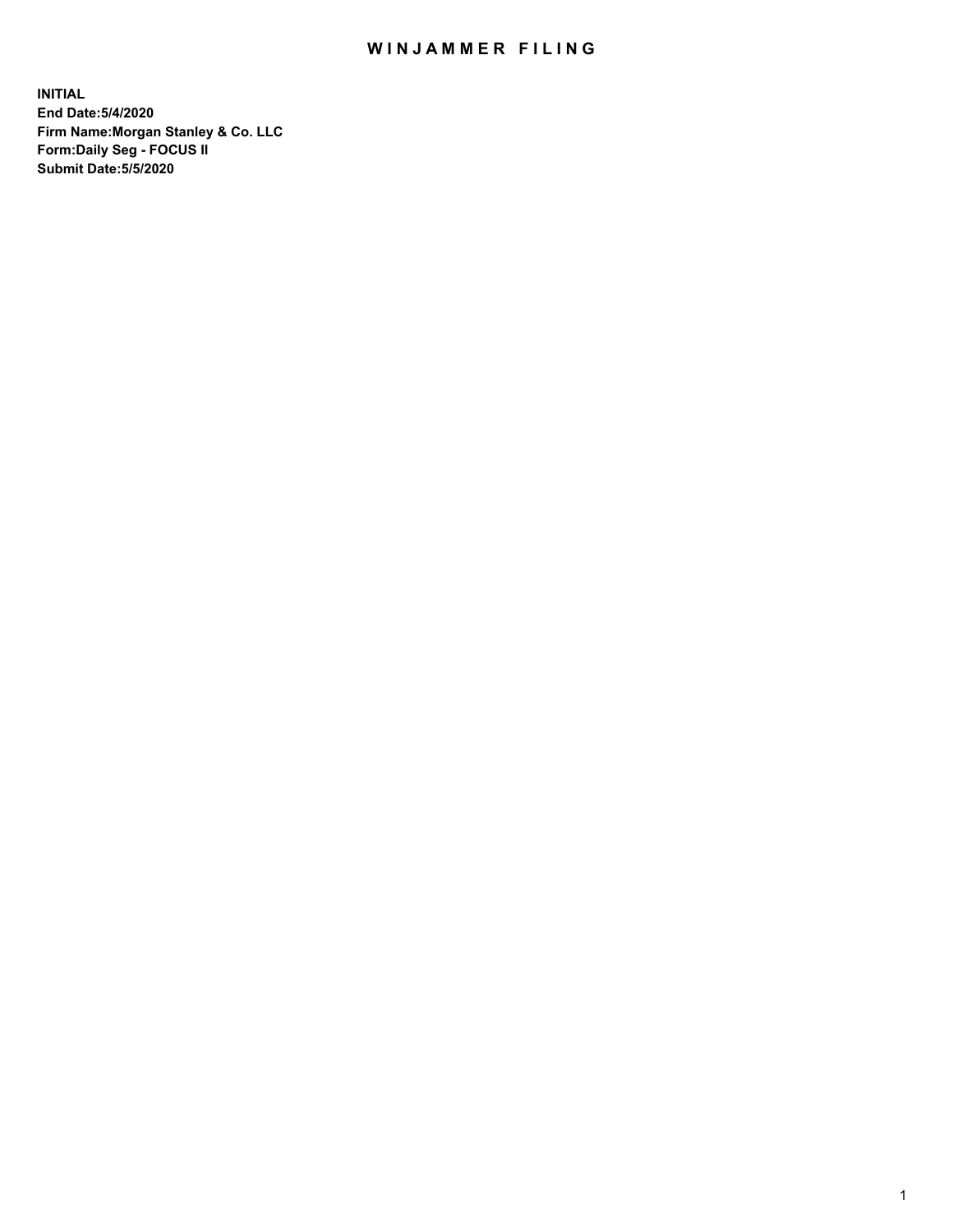**INITIAL End Date:5/4/2020 Firm Name:Morgan Stanley & Co. LLC Form:Daily Seg - FOCUS II Submit Date:5/5/2020 Daily Segregation - Cover Page**

| Name of Company                                                                                                                                                                                                                                                                                                                | <b>Morgan Stanley &amp; Co. LLC</b>                   |
|--------------------------------------------------------------------------------------------------------------------------------------------------------------------------------------------------------------------------------------------------------------------------------------------------------------------------------|-------------------------------------------------------|
| <b>Contact Name</b>                                                                                                                                                                                                                                                                                                            | <b>Ikram Shah</b>                                     |
| <b>Contact Phone Number</b>                                                                                                                                                                                                                                                                                                    | 212-276-0963                                          |
| <b>Contact Email Address</b>                                                                                                                                                                                                                                                                                                   | Ikram.shah@morganstanley.com                          |
| FCM's Customer Segregated Funds Residual Interest Target (choose one):<br>a. Minimum dollar amount: ; or<br>b. Minimum percentage of customer segregated funds required:% ; or<br>c. Dollar amount range between: and; or                                                                                                      | 235,000,000<br><u>0</u><br><u>00</u>                  |
| d. Percentage range of customer segregated funds required between:% and%.<br>FCM's Customer Secured Amount Funds Residual Interest Target (choose one):<br>a. Minimum dollar amount: ; or<br>b. Minimum percentage of customer secured funds required:%; or                                                                    | 0 Q<br>140,000,000<br><u>0</u>                        |
| c. Dollar amount range between: and; or<br>d. Percentage range of customer secured funds required between: % and %.                                                                                                                                                                                                            | <u>0 0</u><br>0 <sup>0</sup>                          |
| FCM's Cleared Swaps Customer Collateral Residual Interest Target (choose one):<br>a. Minimum dollar amount: ; or<br>b. Minimum percentage of cleared swaps customer collateral required:% ; or<br>c. Dollar amount range between: and; or<br>d. Percentage range of cleared swaps customer collateral required between:% and%. | 92,000,000<br><u>0</u><br><u>00</u><br>0 <sub>0</sub> |

Attach supporting documents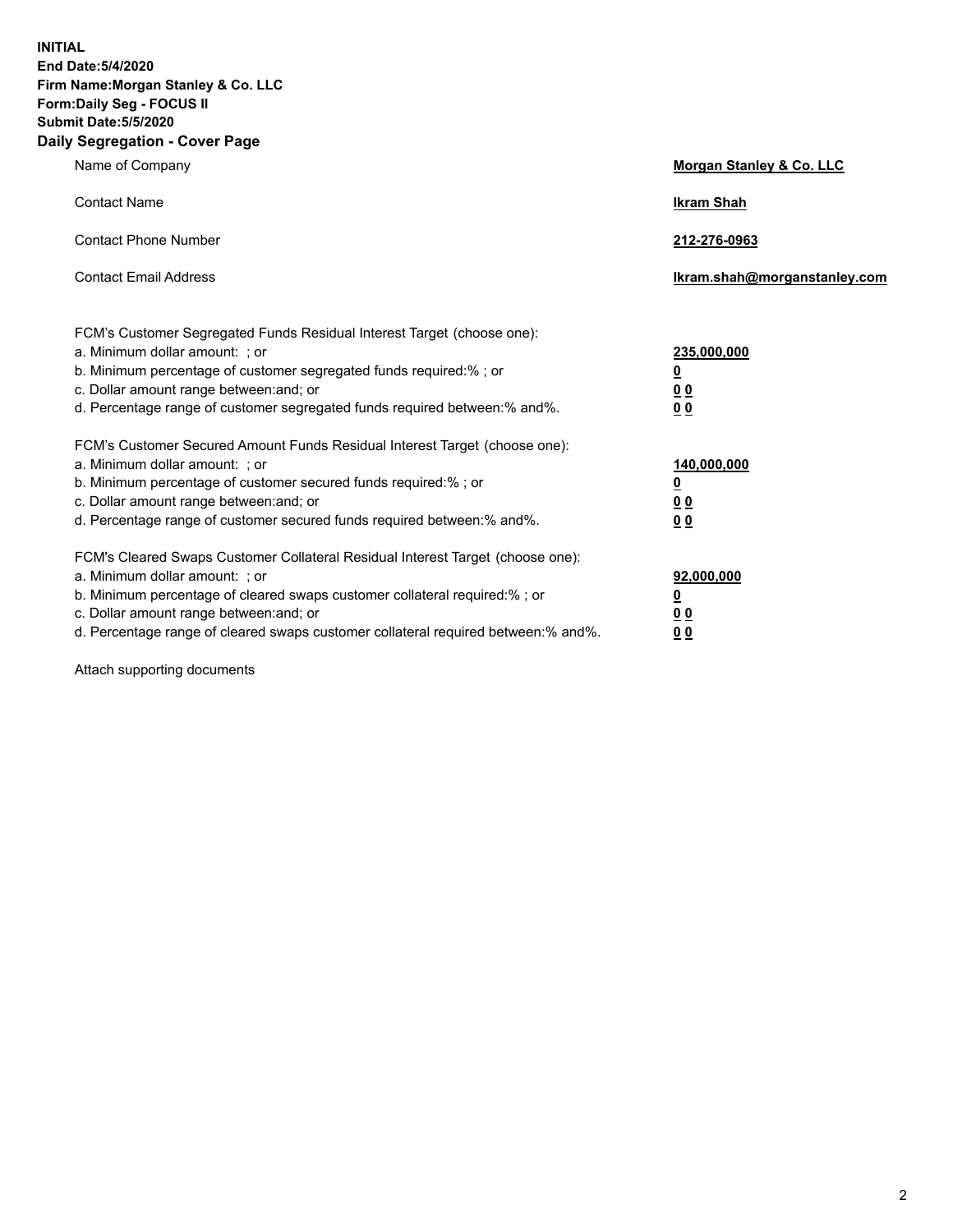| <b>INITIAL</b> | End Date: 5/4/2020<br>Firm Name: Morgan Stanley & Co. LLC                                   |                                                      |
|----------------|---------------------------------------------------------------------------------------------|------------------------------------------------------|
|                | Form: Daily Seg - FOCUS II                                                                  |                                                      |
|                | <b>Submit Date: 5/5/2020</b>                                                                |                                                      |
|                | <b>Daily Segregation - Secured Amounts</b>                                                  |                                                      |
|                | Foreign Futures and Foreign Options Secured Amounts                                         |                                                      |
|                | Amount required to be set aside pursuant to law, rule or regulation of a foreign            | $0$ [7305]                                           |
|                | government or a rule of a self-regulatory organization authorized thereunder                |                                                      |
| 1.             | Net ledger balance - Foreign Futures and Foreign Option Trading - All Customers             |                                                      |
|                | A. Cash                                                                                     | 4,537,007,525 [7315]                                 |
|                | B. Securities (at market)                                                                   | 2,795,711,725 [7317]                                 |
| 2.             | Net unrealized profit (loss) in open futures contracts traded on a foreign board of trade   | -138,436,483 [7325]                                  |
| 3.             | Exchange traded options                                                                     |                                                      |
|                | a. Market value of open option contracts purchased on a foreign board of trade              | 14,208,640 [7335]                                    |
|                | b. Market value of open contracts granted (sold) on a foreign board of trade                | -18,431,274 [7337]                                   |
| 4.             | Net equity (deficit) (add lines 1. 2. and 3.)                                               | 7,190,060,133 [7345]                                 |
| 5.             | Account liquidating to a deficit and account with a debit balances - gross amount           | 252,268,548 [7351]                                   |
|                | Less: amount offset by customer owned securities                                            | -244,687,044 [7352] 7,581,504                        |
|                |                                                                                             | $[7354]$                                             |
| 6.             | Amount required to be set aside as the secured amount - Net Liquidating Equity              | 7,197,641,637 [7355]                                 |
|                | Method (add lines 4 and 5)                                                                  |                                                      |
| 7.             | Greater of amount required to be set aside pursuant to foreign jurisdiction (above) or line | 7,197,641,637 [7360]                                 |
|                | 6.                                                                                          |                                                      |
|                | FUNDS DEPOSITED IN SEPARATE REGULATION 30.7 ACCOUNTS                                        |                                                      |
| 1.             | Cash in banks<br>A. Banks located in the United States                                      |                                                      |
|                | B. Other banks qualified under Regulation 30.7                                              | 506,294,898 [7500]<br>211,816,591 [7520] 718,111,489 |
|                |                                                                                             | [7530]                                               |
| 2.             | Securities                                                                                  |                                                      |
|                | A. In safekeeping with banks located in the United States                                   | 773,697,391 [7540]                                   |
|                | B. In safekeeping with other banks qualified under Regulation 30.7                          | 0 [7560] 773,697,391 [7570]                          |
| 3.             | Equities with registered futures commission merchants                                       |                                                      |
|                | A. Cash                                                                                     | 11,669,338 [7580]                                    |
|                | <b>B.</b> Securities                                                                        | $0$ [7590]                                           |
|                | C. Unrealized gain (loss) on open futures contracts                                         | 1,754,753 [7600]                                     |
|                | D. Value of long option contracts                                                           | 0 [7610]                                             |
|                | E. Value of short option contracts                                                          | 0 [7615] 13,424,091 [7620]                           |
| 4.             | Amounts held by clearing organizations of foreign boards of trade                           |                                                      |
|                | A. Cash                                                                                     | $0$ [7640]                                           |
|                | <b>B.</b> Securities                                                                        | $0$ [7650]                                           |
|                | C. Amount due to (from) clearing organization - daily variation                             | $0$ [7660]                                           |
|                | D. Value of long option contracts                                                           | $0$ [7670]                                           |
| 5.             | E. Value of short option contracts<br>Amounts held by members of foreign boards of trade    | 0 [7675] 0 [7680]                                    |
|                | A. Cash                                                                                     | 4,103,564,947 [7700]                                 |
|                | <b>B.</b> Securities                                                                        | 2,022,014,334 [7710]                                 |
|                | C. Unrealized gain (loss) on open futures contracts                                         | -140,191,236 [7720]                                  |
|                | D. Value of long option contracts                                                           | 14,208,640 [7730]                                    |
|                | E. Value of short option contracts                                                          | -18,431,274 [7735] 5,981,165,411                     |
|                |                                                                                             | [7740]                                               |
| 6.             | Amounts with other depositories designated by a foreign board of trade                      | $0$ [7760]                                           |
| 7.             | Segregated funds on hand                                                                    | $0$ [7765]                                           |
| 8.             | Total funds in separate section 30.7 accounts                                               | 7,486,398,382 [7770]                                 |
| 9.             | Excess (deficiency) Set Aside for Secured Amount (subtract line 7 Secured Statement         | 288,756,745 [7380]                                   |
|                | Page 1 from Line 8)                                                                         |                                                      |
| 10.            | Management Target Amount for Excess funds in separate section 30.7 accounts                 | 140,000,000 [7780]                                   |
| 11.            | Excess (deficiency) funds in separate 30.7 accounts over (under) Management Target          | 148,756,745 [7785]                                   |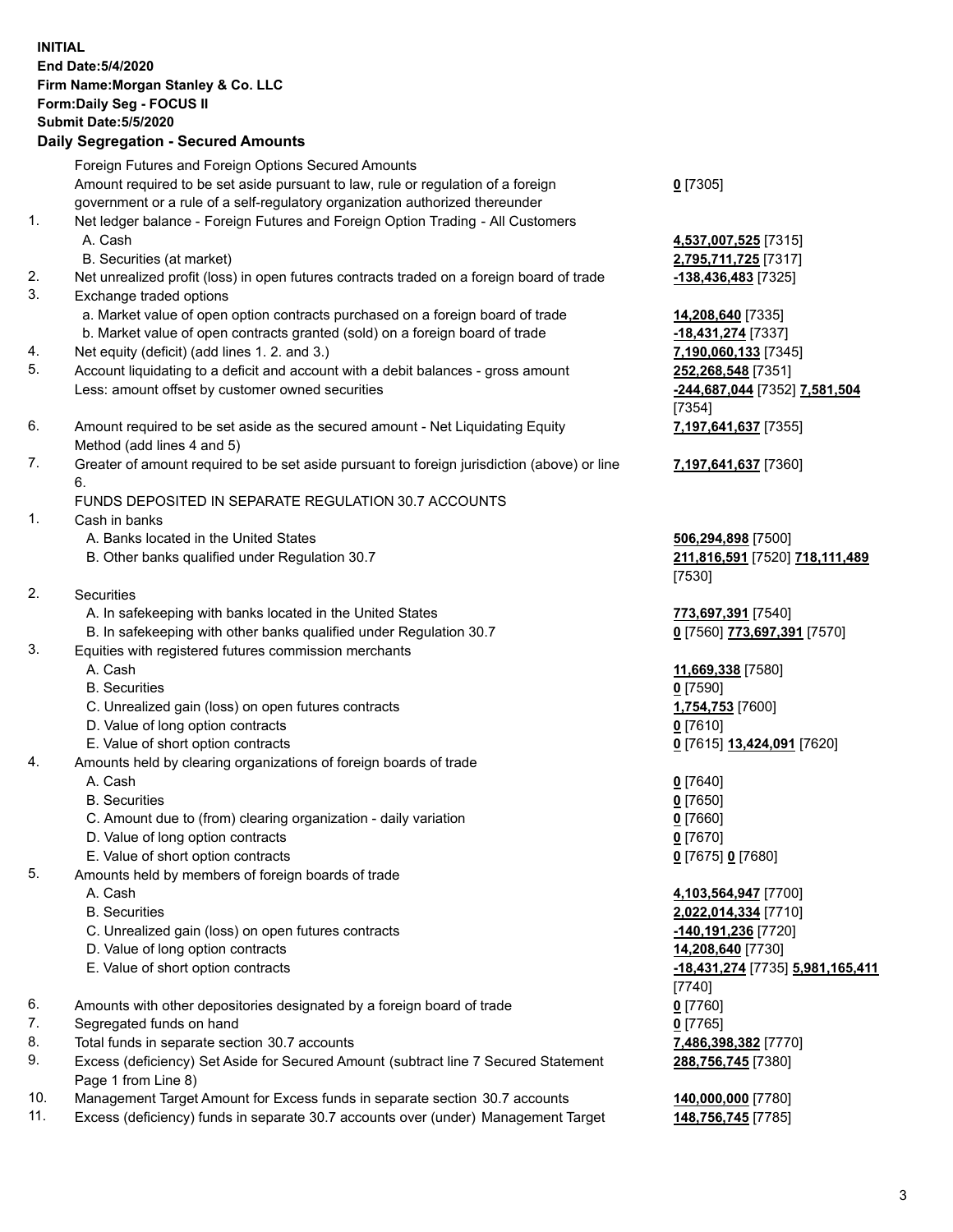|     | <b>INITIAL</b><br>End Date: 5/4/2020<br>Firm Name: Morgan Stanley & Co. LLC<br>Form: Daily Seg - FOCUS II<br><b>Submit Date: 5/5/2020</b><br>Daily Segregation - Segregation Statement |                                           |
|-----|----------------------------------------------------------------------------------------------------------------------------------------------------------------------------------------|-------------------------------------------|
|     |                                                                                                                                                                                        |                                           |
|     | SEGREGATION REQUIREMENTS(Section 4d(2) of the CEAct)                                                                                                                                   |                                           |
| 1.  | Net ledger balance                                                                                                                                                                     |                                           |
|     | A. Cash                                                                                                                                                                                | 10,638,119,868 [7010]                     |
| 2.  | B. Securities (at market)                                                                                                                                                              | 8,590,204,252 [7020]                      |
| 3.  | Net unrealized profit (loss) in open futures contracts traded on a contract market<br>Exchange traded options                                                                          | 6,659,715,785 [7030]                      |
|     | A. Add market value of open option contracts purchased on a contract market                                                                                                            |                                           |
|     | B. Deduct market value of open option contracts granted (sold) on a contract market                                                                                                    | 700,109,214 [7032]<br>-555,178,574 [7033] |
| 4.  | Net equity (deficit) (add lines 1, 2 and 3)                                                                                                                                            | 26,032,970,545 [7040]                     |
| 5.  | Accounts liquidating to a deficit and accounts with                                                                                                                                    |                                           |
|     | debit balances - gross amount                                                                                                                                                          | 133,392,597 [7045]                        |
|     | Less: amount offset by customer securities                                                                                                                                             | -122,135,834 [7047] 11,256,763            |
|     |                                                                                                                                                                                        | [7050]                                    |
| 6.  | Amount required to be segregated (add lines 4 and 5)                                                                                                                                   | 26,044,227,308 [7060]                     |
|     | FUNDS IN SEGREGATED ACCOUNTS                                                                                                                                                           |                                           |
| 7.  | Deposited in segregated funds bank accounts                                                                                                                                            |                                           |
|     | A. Cash                                                                                                                                                                                | 5,064,216,092 [7070]                      |
|     | B. Securities representing investments of customers' funds (at market)                                                                                                                 | $0$ [7080]                                |
|     | C. Securities held for particular customers or option customers in lieu of cash (at                                                                                                    | 1,192,596,158 [7090]                      |
|     | market)                                                                                                                                                                                |                                           |
| 8.  | Margins on deposit with derivatives clearing organizations of contract markets                                                                                                         |                                           |
|     | A. Cash                                                                                                                                                                                | 12,798,854,959 [7100]                     |
|     | B. Securities representing investments of customers' funds (at market)                                                                                                                 | $0$ [7110]                                |
|     | C. Securities held for particular customers or option customers in lieu of cash (at                                                                                                    | 7,397,608,094 [7120]                      |
|     | market)                                                                                                                                                                                |                                           |
| 9.  | Net settlement from (to) derivatives clearing organizations of contract markets                                                                                                        | 126,969,193 [7130]                        |
| 10. | Exchange traded options                                                                                                                                                                |                                           |
|     | A. Value of open long option contracts                                                                                                                                                 | 700,109,214 [7132]                        |
|     | B. Value of open short option contracts                                                                                                                                                | -555,178,574 [7133]                       |
| 11. | Net equities with other FCMs                                                                                                                                                           |                                           |
|     | A. Net liquidating equity                                                                                                                                                              | 13,150,374 [7140]                         |
|     | B. Securities representing investments of customers' funds (at market)<br>C. Securities held for particular customers or option customers in lieu of cash (at                          | $0$ [7160]<br>$0$ [7170]                  |
|     | market)                                                                                                                                                                                |                                           |
| 12. | Segregated funds on hand                                                                                                                                                               | $0$ [7150]                                |
| 13. | Total amount in segregation (add lines 7 through 12)                                                                                                                                   | 26,738,325,510 [7180]                     |
| 14. | Excess (deficiency) funds in segregation (subtract line 6 from line 13)                                                                                                                | 694,098,202 [7190]                        |
| 15  | Managament Target Amount for Excess fundo in ecorogicion                                                                                                                               | <b>225 000 000 171041</b>                 |

15. Management Target Amount for Excess funds in segregation<br>16. Excess (deficiency) funds in segregation over (under) Manag Excess (deficiency) funds in segregation over (under) Management Target Amount Excess

**459,098,202** [7198]